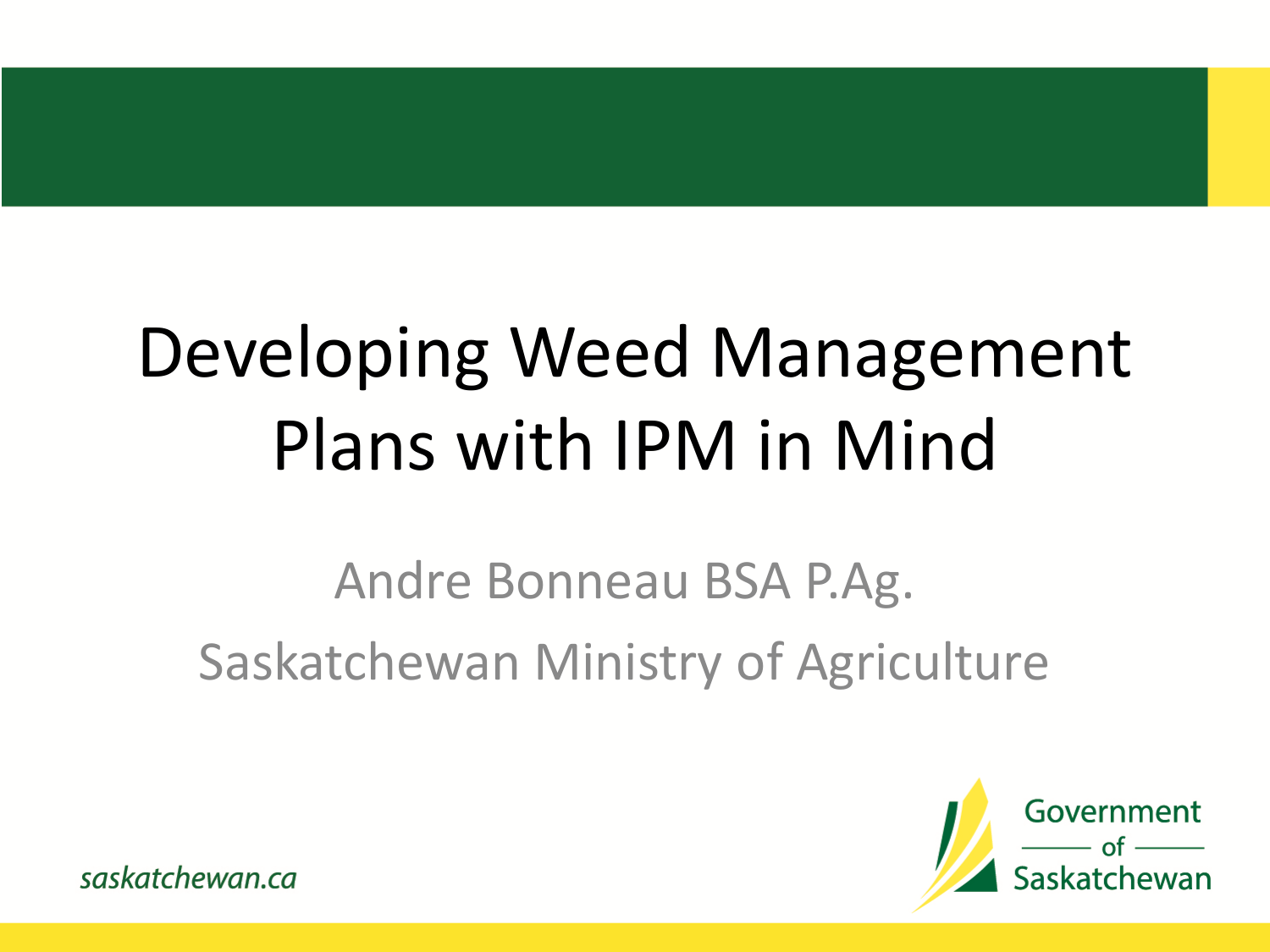## Before we begin…

- IPM was developed as an insect pest management system
- More than one control or suppression method in use is IPM.
- covering bases if one control option isn't available, use another.



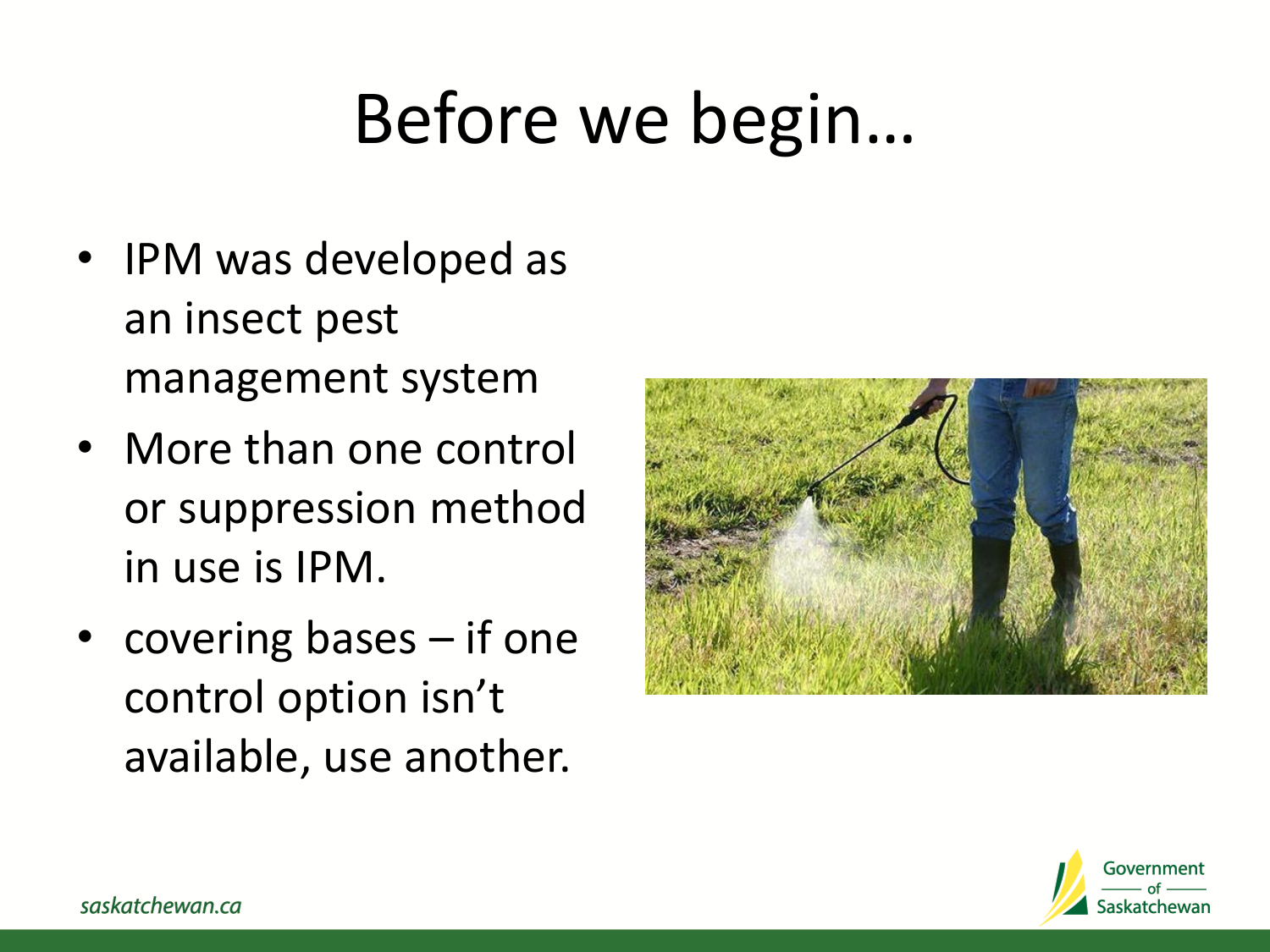## Integrated Management

- Combination of control options
	- Mechanical
	- Chemical
	- Biological
- Synergistic options
	- Control or suppression where two or more activities work in concert.

#### Research is needed by manager…

- differentiate between weed and "crop".



saskatchewan.ca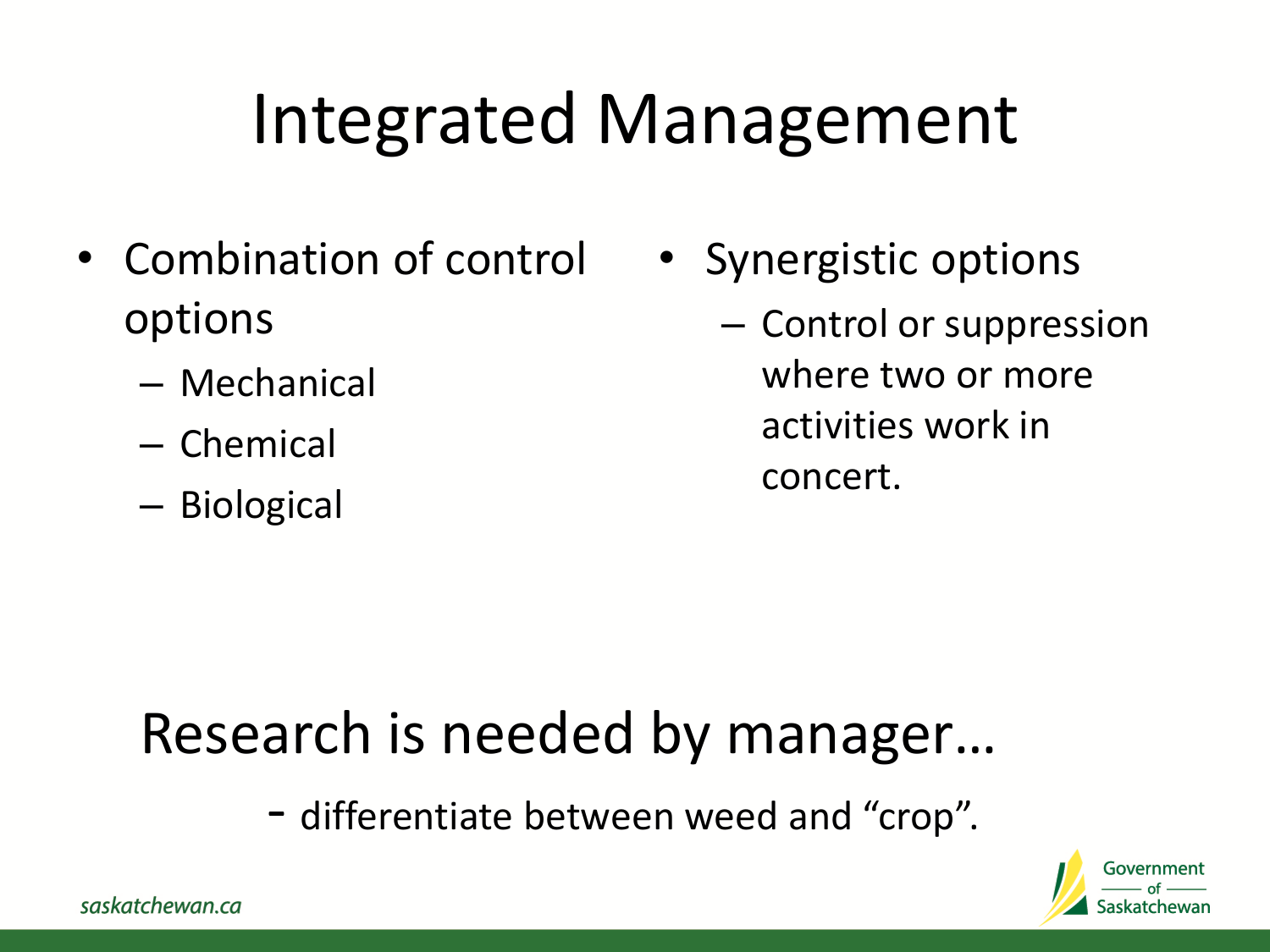### Components of Weed Management Plan

- Inventory
- Planning and implementation
	- Prevention and detection
	- Large-scale infestations
	- Revegetation
	- Range management
	- Monitoring plan



Roger Sheley - Rangelands. 1995. 17 (6):222-223

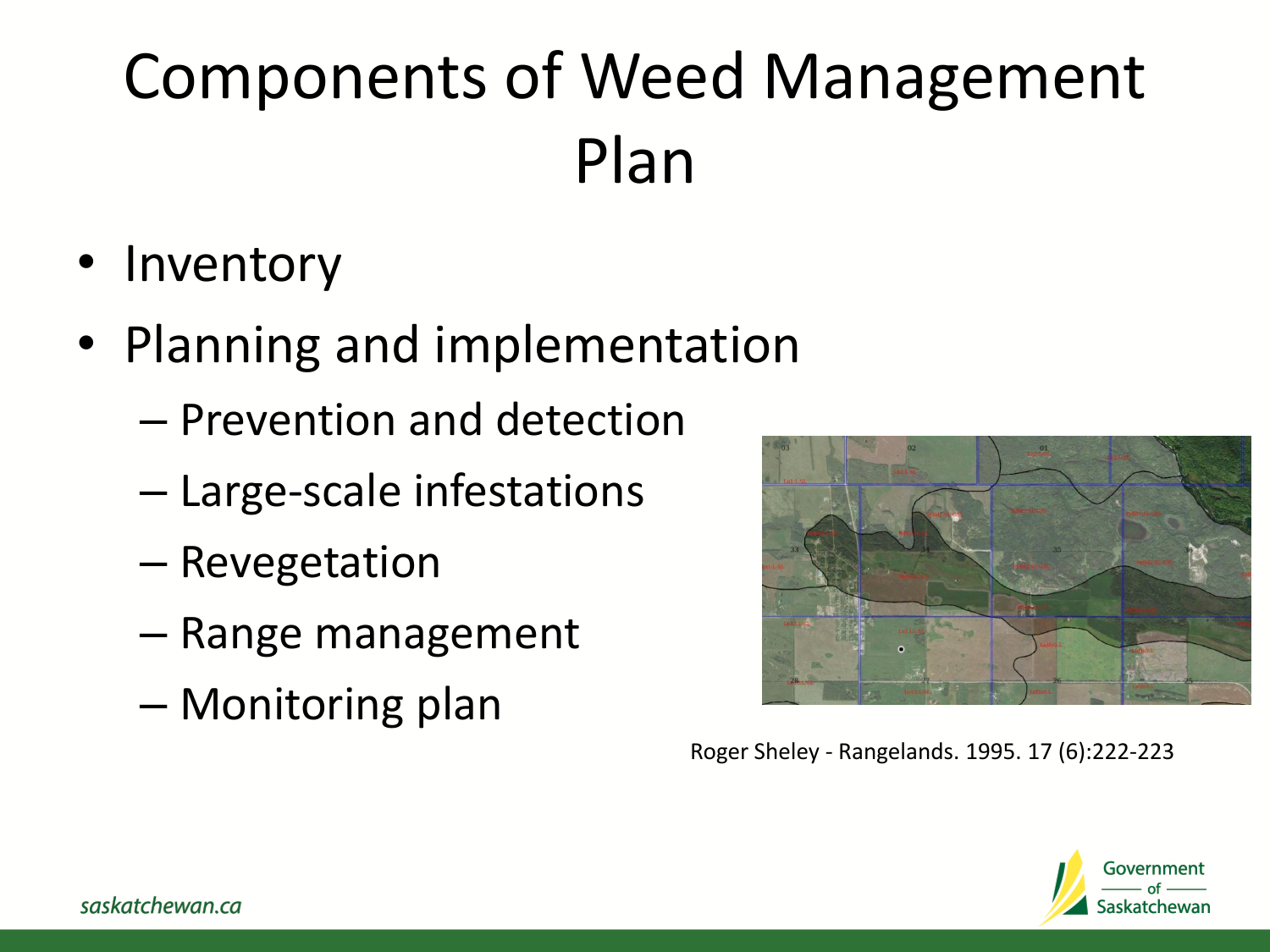### Inventory

- Management zone
- Weed information
	- Species
	- Locations soils and topographic info…
	- Density distribution
- Resources available
	- Money
	- Equipment
	- Time



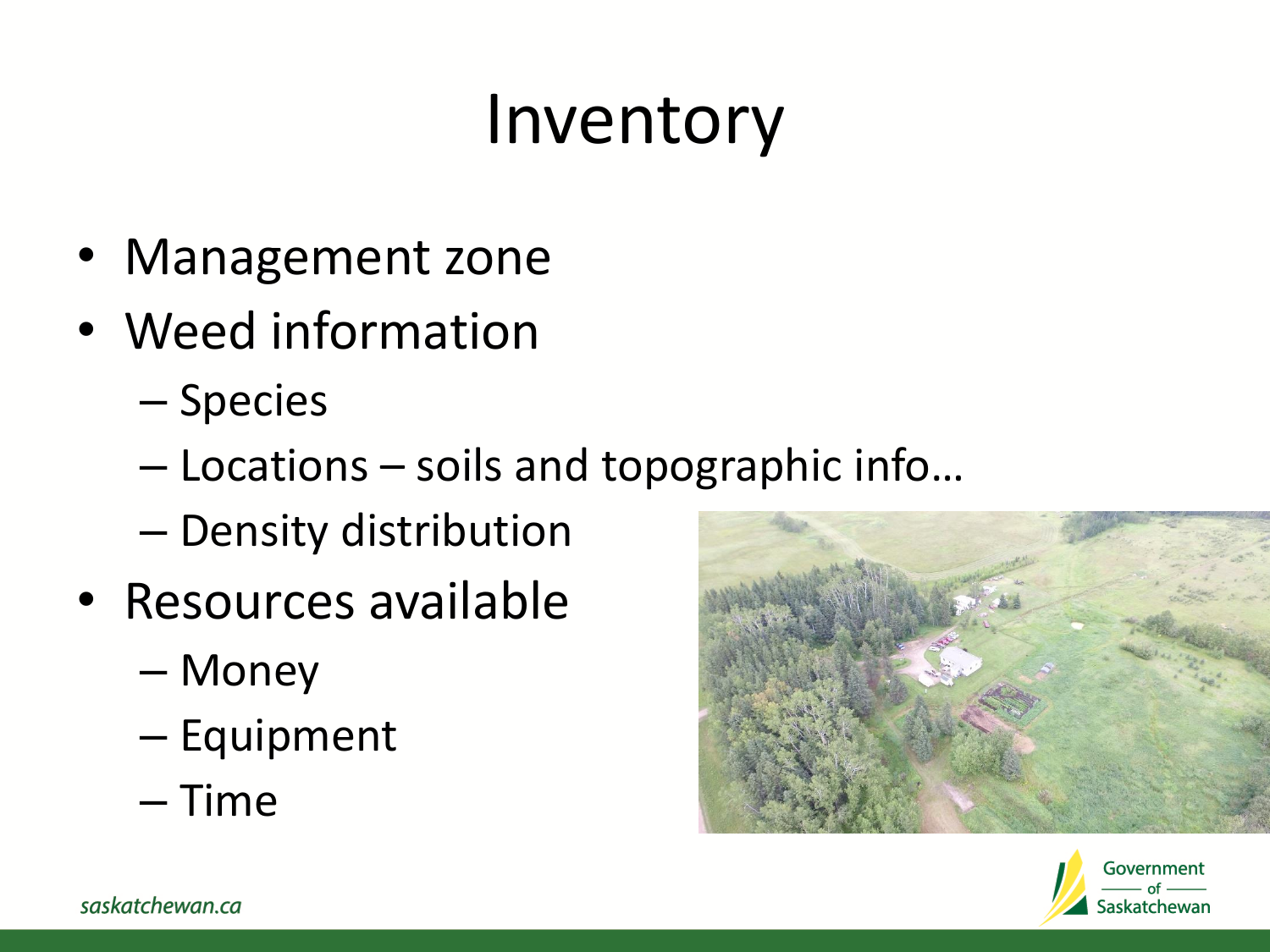## Planning and Implementation

- Prevention
- Dealing with small infestations
- Dealing with large-scale infestations
- Revegetation
- Range Management
- Monitoring plans



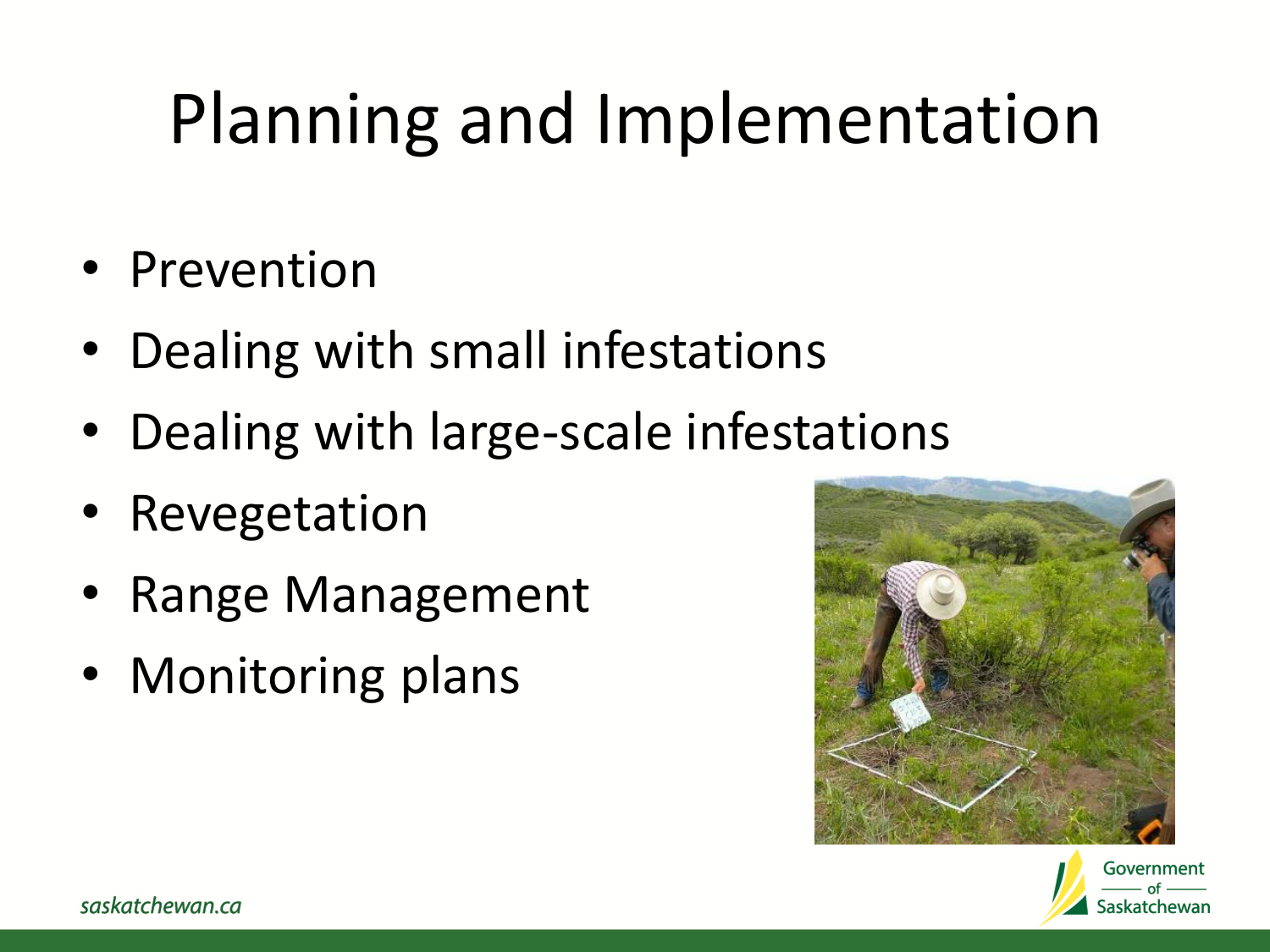## Example of Weed Mngt Plan

- Flagstaff County
	- Leafy Spurge, Scentless Chamomile, toadflax, common tansy, burdock, common mullein.
	- Staff 14 summer and seasonal staff
	- Budget \$400,000
	- Goats Battle River



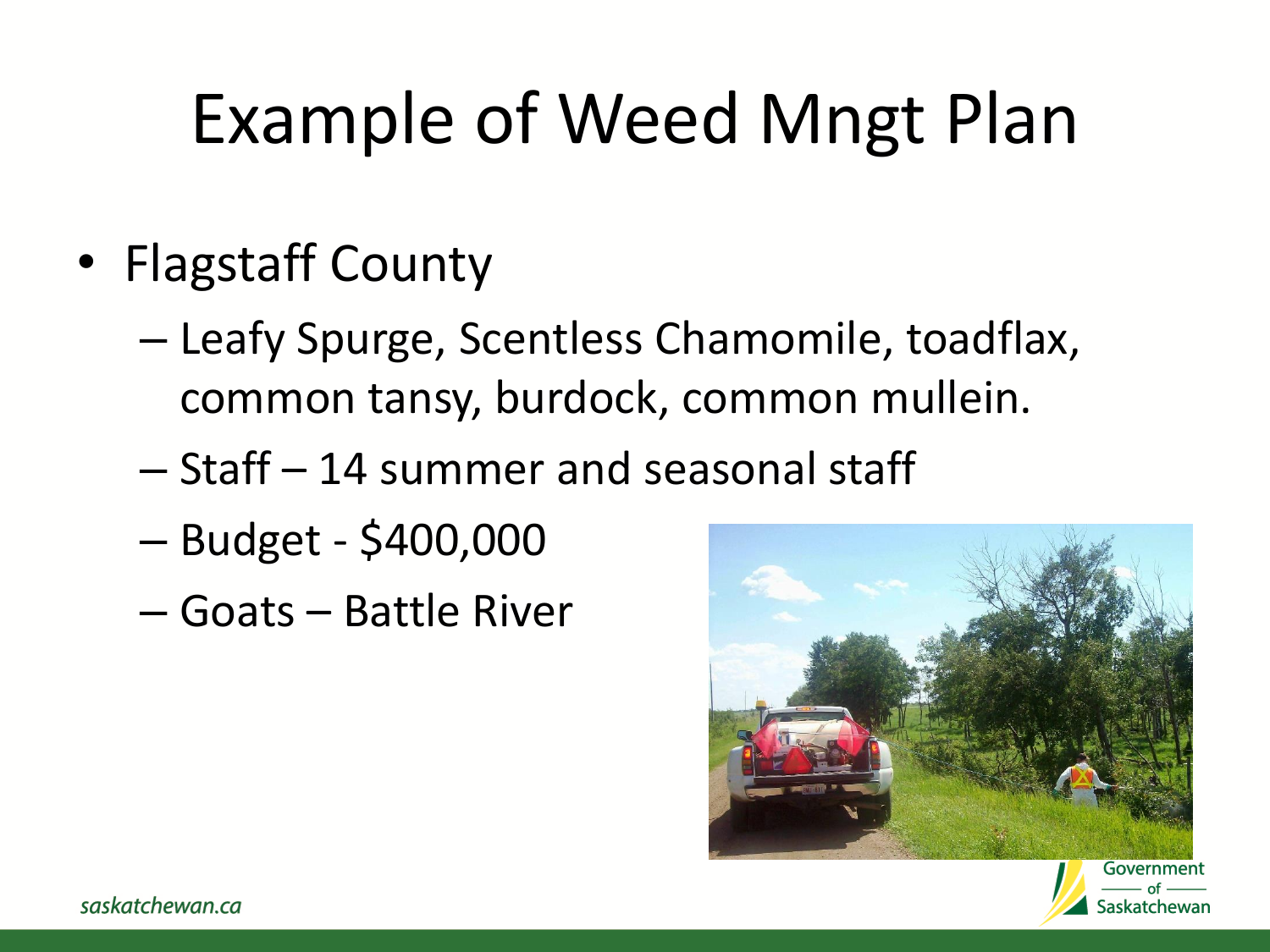

Andre Bonneau BSA, P.Ag. Agri-Environmental Specialist Saskatchewan Ministry of Agriculture Prince Albert

#### **306 960-4293**